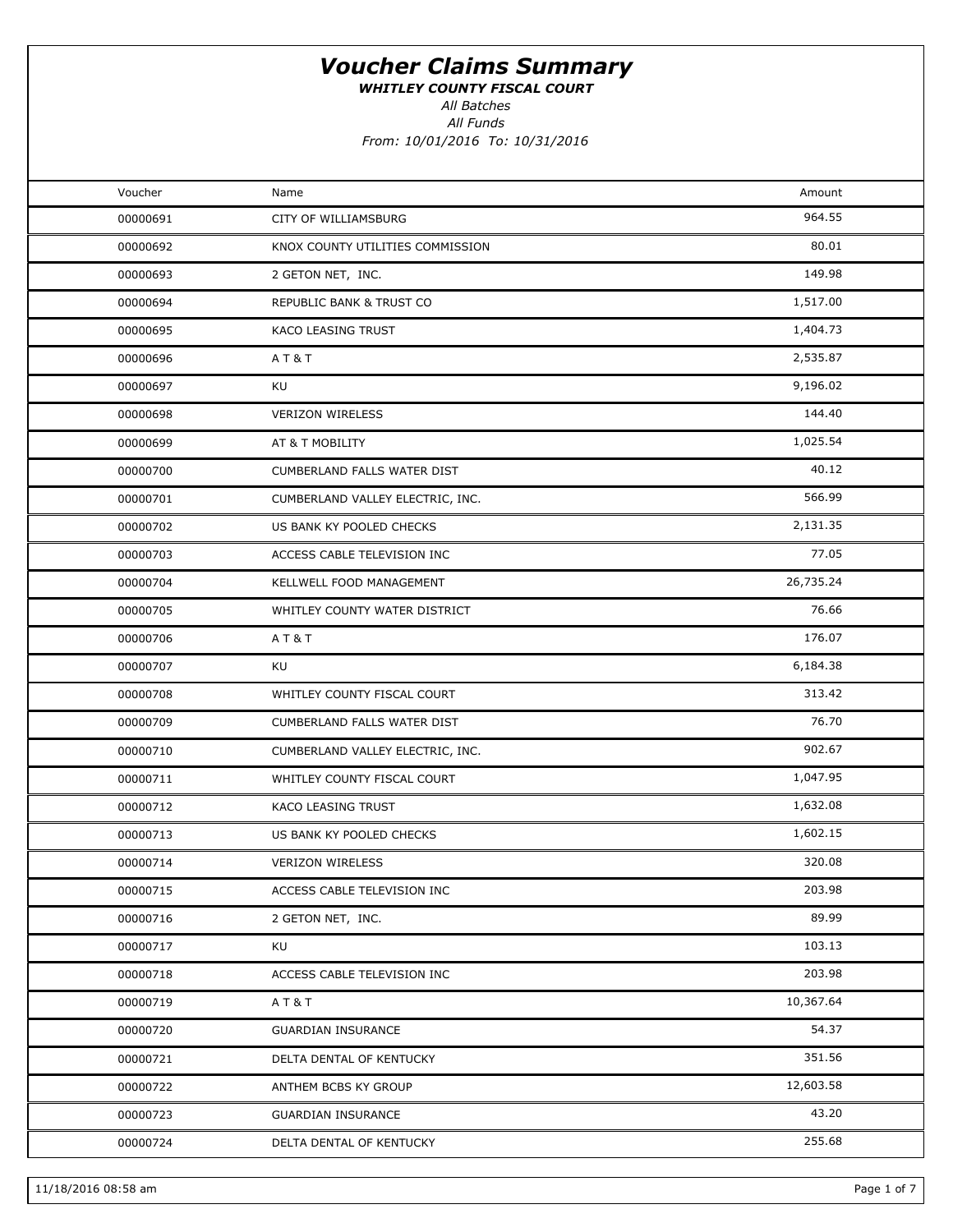WHITLEY COUNTY FISCAL COURT

All Batches

All Funds From: 10/01/2016 To: 10/31/2016

| Voucher  | Name                                 | Amount    |  |
|----------|--------------------------------------|-----------|--|
| 00000725 | ANTHEM BCBS KY GROUP                 | 9,739.13  |  |
| 00000726 | <b>GUARDIAN INSURANCE</b>            | 62.40     |  |
| 00000727 | DELTA DENTAL OF KENTUCKY             | 399.50    |  |
| 00000728 | ANTHEM BCBS KY GROUP                 | 13,176.47 |  |
| 00000729 | <b>GUARDIAN INSURANCE</b>            | 64.80     |  |
| 00000730 | DELTA DENTAL OF KENTUCKY             | 383.52    |  |
| 00000731 | ANTHEM BCBS KY GROUP                 | 14,249.89 |  |
| 00000732 | <b>GUARDIAN INSURANCE</b>            | 3.97      |  |
| 00000733 | DELTA DENTAL OF KENTUCKY             | 31.96     |  |
| 00000734 | ANTHEM BCBS KY GROUP                 | 1,145.78  |  |
| 00000735 | <b>GUARDIAN INSURANCE</b>            | 21.60     |  |
| 00000736 | DELTA DENTAL OF KENTUCKY             | 143.82    |  |
| 00000737 | ANTHEM BCBS KY GROUP                 | 5,156.01  |  |
| 00000738 | WHITLEY COUNTY FISCAL COURT          | 27,743.83 |  |
| 00000739 | WHITLEY COUNTY FISCAL COURT          | 24,184.42 |  |
| 00000740 | WHITLEY COUNTY FISCAL COURT          | 40,168.42 |  |
| 00000741 | WHITLEY COUNTY FISCAL COURT          | 38,218.51 |  |
| 00000742 | WHITLEY COUNTY FISCAL COURT          | 3,207.28  |  |
| 00000743 | WHITLEY COUNTY FISCAL COURT          | 11,871.38 |  |
| 00000744 | CITY UTILITIES COMMISSION            | 313.34    |  |
| 00000745 | <b>GARY BARTON</b>                   | 1,230.18  |  |
| 00000746 | WILLIAMSBURG-WHITLEY CO. AIRPORT BD. | 469.22    |  |
| 00000747 | TIME WARNER CABLE                    | 379.98    |  |
| 00000748 | <b>AT&amp;T</b>                      | 2,232.92  |  |
| 00000749 | TIME WARNER CABLE                    | 78.48     |  |
| 00000750 | NI GOVERNMENT SERVICES, INC.         | 73.73     |  |
| 00000751 | DELTA NATURAL GAS CO., INC.          | 167.86    |  |
| 00000752 | DELTA NATURAL GAS CO., INC.          | 36.46     |  |
| 00000753 | CITY OF WILLIAMSBURG                 | 5,838.53  |  |
| 00000754 | DELTA NATURAL GAS CO., INC.          | 1,474.62  |  |
| 00000755 | DAV                                  | 244.90    |  |
| 00000756 | WHITLEY COUNTY FISCAL COURT          | 19,952.13 |  |
| 00000757 | WHITLEY COUNTY FISCAL COURT          | 25,200.61 |  |
| 00000758 | WHITLEY COUNTY FISCAL COURT          | 23,504.36 |  |
|          |                                      |           |  |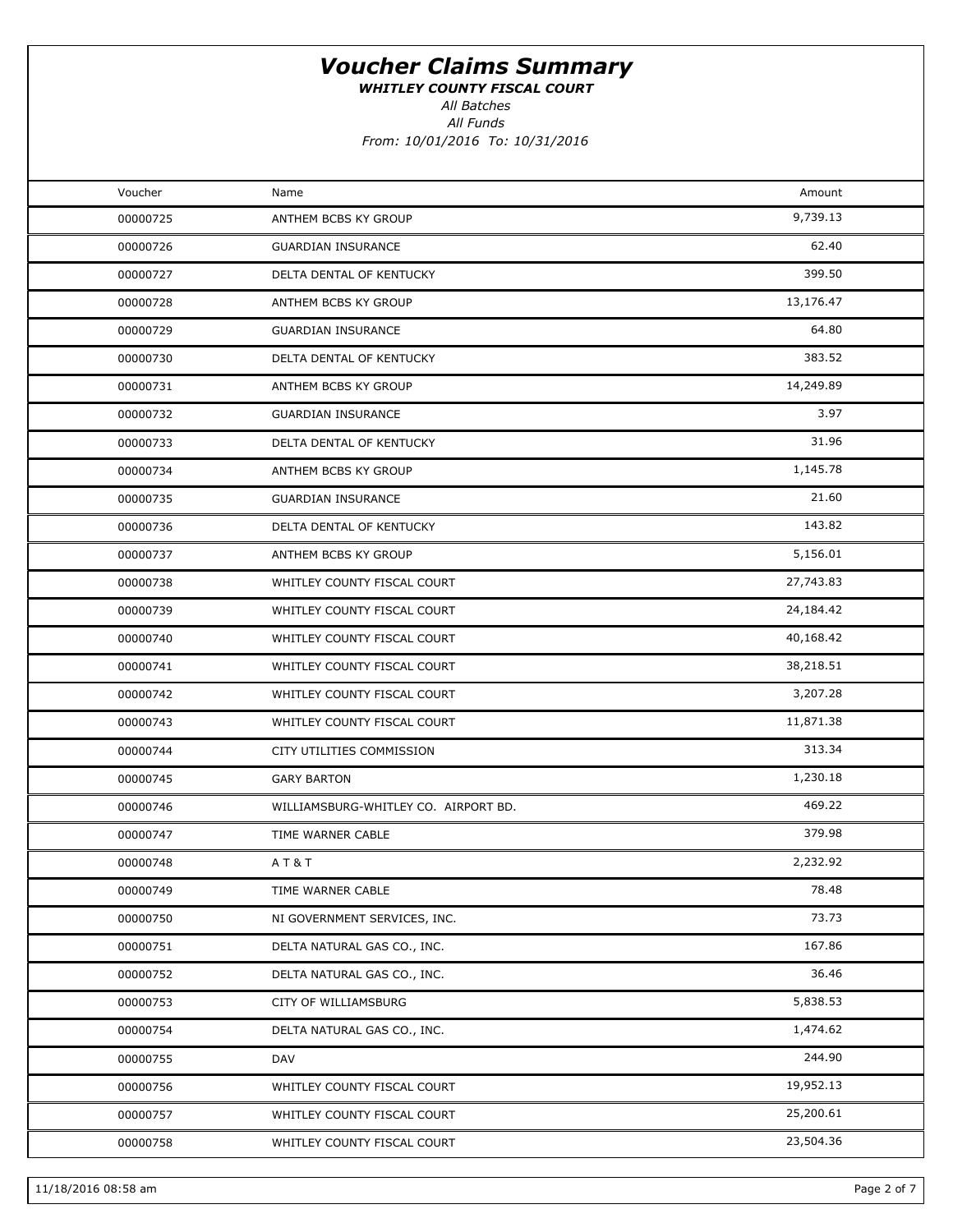WHITLEY COUNTY FISCAL COURT

All Batches

All Funds

| Voucher  | Name                                | Amount    |  |
|----------|-------------------------------------|-----------|--|
| 00000759 | WHITLEY COUNTY FISCAL COURT         | 42,983.39 |  |
| 00000760 | WHITLEY COUNTY FISCAL COURT         | 37,145.95 |  |
| 00000761 | WHITLEY COUNTY FISCAL COURT         | 3,272.08  |  |
| 00000762 | WHITLEY COUNTY FISCAL COURT         | 11,883.06 |  |
| 00000764 | ANDREW CROLEY, CORONER              | 1,750.00  |  |
| 00000765 | BISSELL'S, INC.                     | 233.19    |  |
| 00000766 | BLUEGRASS/ KESCO INCORPORATED       | 580.00    |  |
| 00000767 | BOSTON GIRLS BASKETBALL             | 500.00    |  |
| 00000768 | <b>BUTCH'S MARKET</b>               | 22.15     |  |
| 00000769 | CANADA AUTO PARTS                   | 49.99     |  |
| 00000770 | CITY OF WILLIAMSBURG                | 2,478.00  |  |
| 00000771 | COLAN HARRELL, SHERIFF              | 2,227.36  |  |
| 00000772 | <b>COMPUTER CLINC</b>               | 135.00    |  |
| 00000773 | CUMBERLAND COUNCIL #77              | 500.00    |  |
| 00000774 | DAIRY QUEEN GRILL & CHILL           | 50.00     |  |
| 00000775 | DAV                                 | 650.00    |  |
| 00000776 | DONNA ROSE COMPANY, INC.            | 1,292.00  |  |
| 00000777 | DORMAN PATRICK                      | 37.18     |  |
| 00000778 | ELLISON'S SANITARY SUPPLY CO., INC. | 878.01    |  |
| 00000779 | EMCON HOME GUARD, INC.              | 420.00    |  |
| 00000780 | <b>ESKRIDGE A. SHELTON</b>          | 13,300.00 |  |
| 00000781 | EVERBANK COMMERICAL FINANCE INC     | 200.04    |  |
| 00000782 | <b>EZ COUNTRY</b>                   | 425.00    |  |
| 00000783 | <b>FLEETONE</b>                     | 899.03    |  |
| 00000784 | G & E DRIVE-IN                      | 35.00     |  |
| 00000785 | HARDEE'S                            | 98.39     |  |
| 00000786 | HARP ENTERPRISES, INC.              | 5,000.00  |  |
| 00000787 | <b>JASON MCCULLAH</b>               | 65.00     |  |
| 00000788 | JEFFREY L. GRAY                     | 46.75     |  |
| 00000789 | K A C O ALL LINES FUND              | 21,541.76 |  |
| 00000790 | KACO WORKERS COMPENSATION FUND      | 5,356.87  |  |
| 00000791 | KAY SCHWARTZ, COUNTY CLERK          | 45.00     |  |
| 00000792 | <b>KEN TEN #148</b>                 | 500.00    |  |
| 00000793 | <b>KENTUCKY CHAMBER</b>             | 197.95    |  |
|          |                                     |           |  |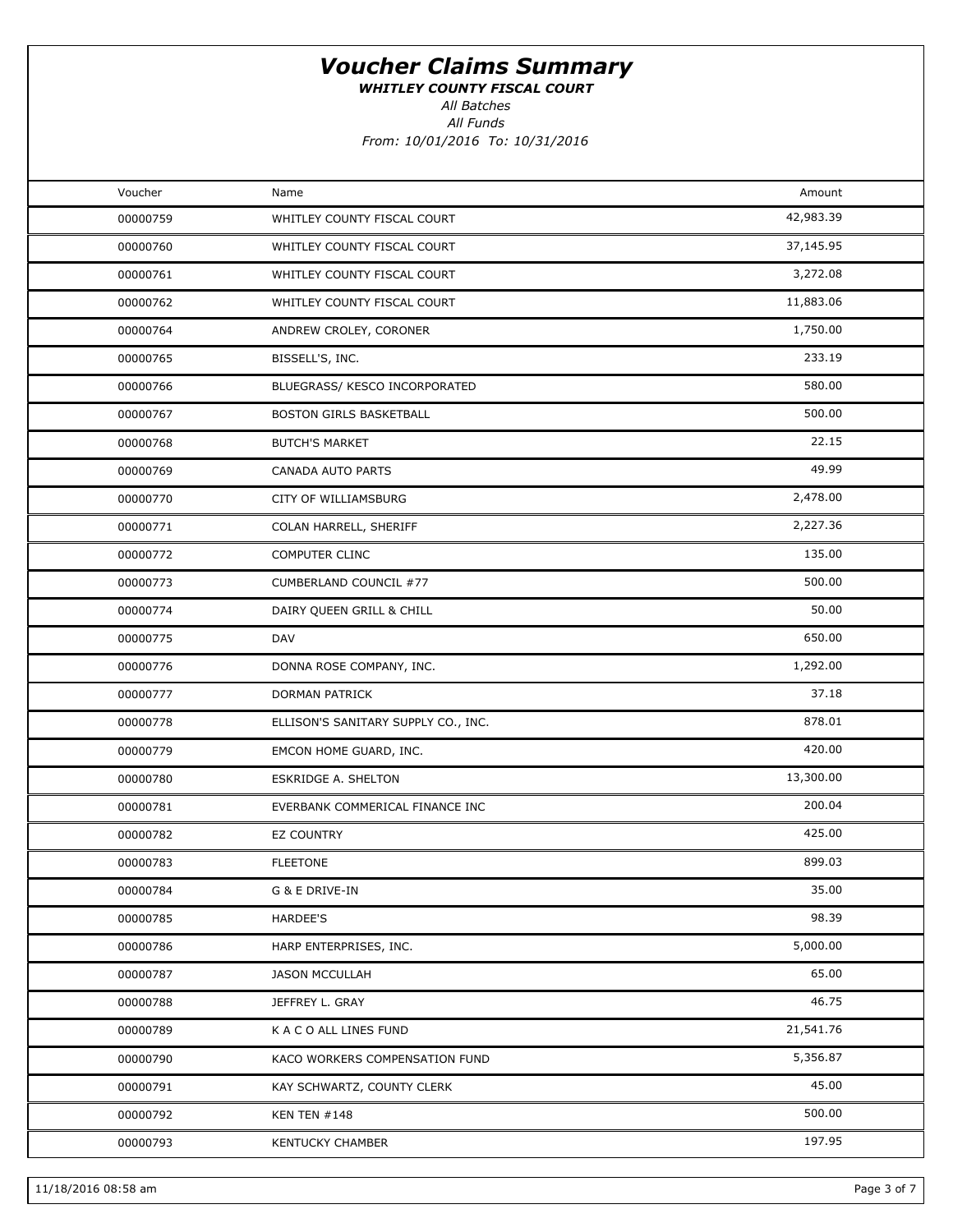WHITLEY COUNTY FISCAL COURT

All Batches

All Funds

| Voucher  | Name                                | Amount    |  |
|----------|-------------------------------------|-----------|--|
| 00000794 | KENWAY DISTRIBUTORS                 | 168.00    |  |
| 00000795 | KY SPRING WATER                     | 58.80     |  |
| 00000796 | LAUREL RIDGE LANDFILL               | 272.30    |  |
| 00000797 | MOUNTAIN VALLEY INSURANCE           | 5,842.60  |  |
| 00000798 | <b>NEWS JOURNAL</b>                 | 80.56     |  |
| 00000799 | POFF CARTING SERVICE                | 885.84    |  |
| 00000800 | PRECISION DUPLICATING SOLUTIONS INC | 100.00    |  |
| 00000801 | PREFERRED LAB SERVICE               | 100.00    |  |
| 00000802 | QUALITY CARE AUTO SERVICE           | 36.95     |  |
| 00000803 | <b>QUILL CORPORATION</b>            | 448.56    |  |
| 00000804 | STEREN ELECTRONICS                  | 213.98    |  |
| 00000807 | UNIVERSITY OF THE CUMBERLANDS       | 500.00    |  |
| 00000808 | UNIVERSITY OF THE CUMBERLANDS       | 500.00    |  |
| 00000809 | W D BRYANT & SONS INC.              | 1,650.05  |  |
| 00000810 | WHITLEY COUNTY JROTC                | 500.00    |  |
| 00000811 | WHITLEY COUNTY HIGH SCHOOL          | 500.00    |  |
| 00000812 | WILLIAMSBURG INSURANCE AGENCY INC.  | 1,018.51  |  |
| 00000813 | XEROX CORPORATION                   | 387.55    |  |
| 00000814 | ANGEL'S GARAGE                      | 1,576.00  |  |
| 00000815 | ARAMARK UNIFROM SERVICES            | 1,023.52  |  |
| 00000816 | <b>BILL JAYNES</b>                  | 94.00     |  |
| 00000817 | BRANDEIS MACHINERY & SUPPLY CO.     | 2,817.48  |  |
| 00000818 | CANADA AUTO PARTS                   | 3,808.59  |  |
| 00000819 | CENTRAL AUTOMOTIVE SUPPLY INC.      | 6.22      |  |
| 00000820 | COMPUTER CLINC                      | 195.00    |  |
| 00000821 | CROSSROADS FORD LINCOLN, INC        | 40,960.00 |  |
| 00000823 | <b>FLEETONE</b>                     | 797.29    |  |
| 00000824 | G & C SUPPLY CO. INC.               | 666.44    |  |
| 00000825 | G & S TIRE INC.                     | 51.60     |  |
| 00000826 | HINKLE CONTRACTING COMPANY LLC      | 20,753.30 |  |
| 00000827 | <b>HOLSTON GASES</b>                | 84.65     |  |
| 00000828 | HOMETOWN IGA #57                    | 67.76     |  |
| 00000829 | JAMES JONES EXCAVATING              | 5,137.05  |  |
| 00000830 | <b>JOE WILSON</b>                   | 1,920.80  |  |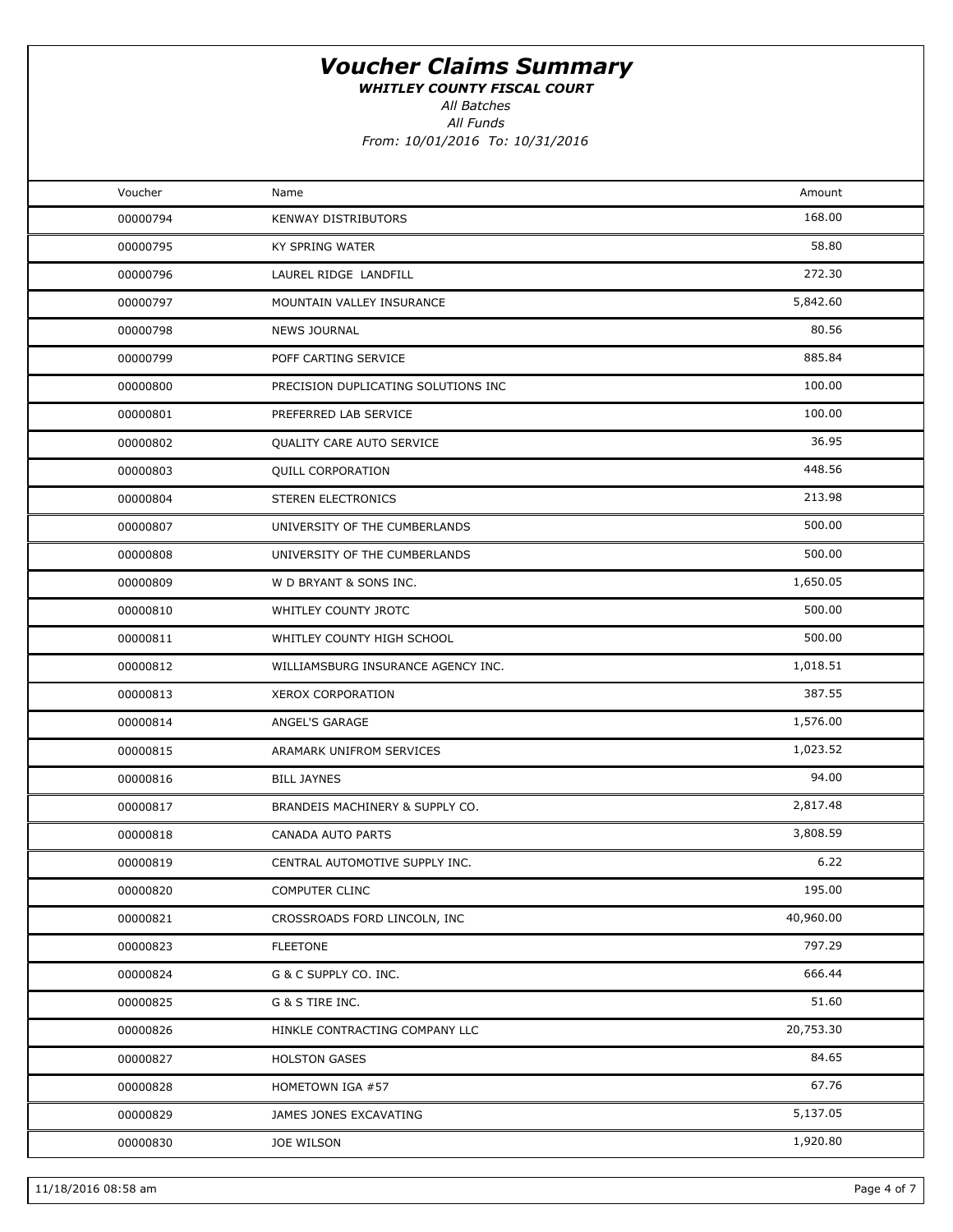WHITLEY COUNTY FISCAL COURT

All Batches

All Funds

| Voucher<br>Amount<br>Name<br>174.80<br>00000831<br>JOHNNY WHEELS OF WILLIAMSBURG, INC<br>4,147.58<br>00000832<br>K A C O ALL LINES FUND<br>6,574.27<br>00000833<br>KACO WORKERS COMPENSATION FUND<br>169.48<br>00000834<br><b>KENWAY DISTRIBUTORS</b><br>72.40<br>00000835<br>KY SPRING WATER<br>5,632.97<br>00000836<br>LYKINS OIL COMPANY<br>1,606.00<br>00000837<br>M.R. TRANSMISSIONS<br>2,735.61<br>00000838<br><b>OWENS AUTO PARTS</b><br>621.70<br>00000839<br>PREWITT FARM SUPPLY<br>1,260.00<br>00000840<br>READYMIX<br>113.94<br>00000841<br><b>SCOTTY HARRISON</b><br>74.98<br>00000842<br>STEREN ELECTRONICS<br>25.00<br>00000843<br>T & L STEEL, INC.<br>14,858.25<br>W D BRYANT & SONS INC.<br>00000844<br>4,502.52<br>00000845<br>WHAYNE SUPPLY COMPANY<br>2,628.20<br>00000846<br>WORLDWIDE EQUIPMENT<br>2,011.95<br>00000847<br><b>FLEETONE</b><br>2,151.26<br>00000848<br><b>FLEETONE</b><br>76.00<br>00000849<br>BISSELL'S, INC.<br>325.00<br>00000850<br>UK INCOME TAX SEMINAR<br>8,124.43<br>00000851<br>WHITLEY COUNTY TOURISM BOARD<br>76.00<br>00000852<br>BISSELL'S, INC.<br>50.00<br>00000854<br>EVERBANK COMMERICAL FINANCE INC<br>192.49<br>00000855<br><b>FLEETONE</b><br>797.29<br>00000856<br>K A C O ALL LINES FUND<br>209.57<br>00000857<br>KACO WORKERS COMPENSATION FUND<br>668.31<br>00000858<br>LIDA J. POWERS<br>49.60<br>00000859<br>KY SPRING WATER<br>47.91<br>00000860<br>PRECISION DUPLICATING SOLUTIONS INC<br>1,000.00<br>00000861<br>WILLIAMSBURG-WHITLEY CO. AIRPORT BD.<br>15,868.19<br>00000862<br>911 BILLING SERVICE<br>100.00<br>00000863<br>ALBERT JACKSON<br>1,127.40<br>BISSELL'S, INC.<br>00000864<br>5,791.57<br>00000865<br>BOUND TREE MEDICAL, LLC |  |  |
|---------------------------------------------------------------------------------------------------------------------------------------------------------------------------------------------------------------------------------------------------------------------------------------------------------------------------------------------------------------------------------------------------------------------------------------------------------------------------------------------------------------------------------------------------------------------------------------------------------------------------------------------------------------------------------------------------------------------------------------------------------------------------------------------------------------------------------------------------------------------------------------------------------------------------------------------------------------------------------------------------------------------------------------------------------------------------------------------------------------------------------------------------------------------------------------------------------------------------------------------------------------------------------------------------------------------------------------------------------------------------------------------------------------------------------------------------------------------------------------------------------------------------------------------------------------------------------------------------------------------------------------------------------------------------------------------------------------|--|--|
|                                                                                                                                                                                                                                                                                                                                                                                                                                                                                                                                                                                                                                                                                                                                                                                                                                                                                                                                                                                                                                                                                                                                                                                                                                                                                                                                                                                                                                                                                                                                                                                                                                                                                                               |  |  |
|                                                                                                                                                                                                                                                                                                                                                                                                                                                                                                                                                                                                                                                                                                                                                                                                                                                                                                                                                                                                                                                                                                                                                                                                                                                                                                                                                                                                                                                                                                                                                                                                                                                                                                               |  |  |
|                                                                                                                                                                                                                                                                                                                                                                                                                                                                                                                                                                                                                                                                                                                                                                                                                                                                                                                                                                                                                                                                                                                                                                                                                                                                                                                                                                                                                                                                                                                                                                                                                                                                                                               |  |  |
|                                                                                                                                                                                                                                                                                                                                                                                                                                                                                                                                                                                                                                                                                                                                                                                                                                                                                                                                                                                                                                                                                                                                                                                                                                                                                                                                                                                                                                                                                                                                                                                                                                                                                                               |  |  |
|                                                                                                                                                                                                                                                                                                                                                                                                                                                                                                                                                                                                                                                                                                                                                                                                                                                                                                                                                                                                                                                                                                                                                                                                                                                                                                                                                                                                                                                                                                                                                                                                                                                                                                               |  |  |
|                                                                                                                                                                                                                                                                                                                                                                                                                                                                                                                                                                                                                                                                                                                                                                                                                                                                                                                                                                                                                                                                                                                                                                                                                                                                                                                                                                                                                                                                                                                                                                                                                                                                                                               |  |  |
|                                                                                                                                                                                                                                                                                                                                                                                                                                                                                                                                                                                                                                                                                                                                                                                                                                                                                                                                                                                                                                                                                                                                                                                                                                                                                                                                                                                                                                                                                                                                                                                                                                                                                                               |  |  |
|                                                                                                                                                                                                                                                                                                                                                                                                                                                                                                                                                                                                                                                                                                                                                                                                                                                                                                                                                                                                                                                                                                                                                                                                                                                                                                                                                                                                                                                                                                                                                                                                                                                                                                               |  |  |
|                                                                                                                                                                                                                                                                                                                                                                                                                                                                                                                                                                                                                                                                                                                                                                                                                                                                                                                                                                                                                                                                                                                                                                                                                                                                                                                                                                                                                                                                                                                                                                                                                                                                                                               |  |  |
|                                                                                                                                                                                                                                                                                                                                                                                                                                                                                                                                                                                                                                                                                                                                                                                                                                                                                                                                                                                                                                                                                                                                                                                                                                                                                                                                                                                                                                                                                                                                                                                                                                                                                                               |  |  |
|                                                                                                                                                                                                                                                                                                                                                                                                                                                                                                                                                                                                                                                                                                                                                                                                                                                                                                                                                                                                                                                                                                                                                                                                                                                                                                                                                                                                                                                                                                                                                                                                                                                                                                               |  |  |
|                                                                                                                                                                                                                                                                                                                                                                                                                                                                                                                                                                                                                                                                                                                                                                                                                                                                                                                                                                                                                                                                                                                                                                                                                                                                                                                                                                                                                                                                                                                                                                                                                                                                                                               |  |  |
|                                                                                                                                                                                                                                                                                                                                                                                                                                                                                                                                                                                                                                                                                                                                                                                                                                                                                                                                                                                                                                                                                                                                                                                                                                                                                                                                                                                                                                                                                                                                                                                                                                                                                                               |  |  |
|                                                                                                                                                                                                                                                                                                                                                                                                                                                                                                                                                                                                                                                                                                                                                                                                                                                                                                                                                                                                                                                                                                                                                                                                                                                                                                                                                                                                                                                                                                                                                                                                                                                                                                               |  |  |
|                                                                                                                                                                                                                                                                                                                                                                                                                                                                                                                                                                                                                                                                                                                                                                                                                                                                                                                                                                                                                                                                                                                                                                                                                                                                                                                                                                                                                                                                                                                                                                                                                                                                                                               |  |  |
|                                                                                                                                                                                                                                                                                                                                                                                                                                                                                                                                                                                                                                                                                                                                                                                                                                                                                                                                                                                                                                                                                                                                                                                                                                                                                                                                                                                                                                                                                                                                                                                                                                                                                                               |  |  |
|                                                                                                                                                                                                                                                                                                                                                                                                                                                                                                                                                                                                                                                                                                                                                                                                                                                                                                                                                                                                                                                                                                                                                                                                                                                                                                                                                                                                                                                                                                                                                                                                                                                                                                               |  |  |
|                                                                                                                                                                                                                                                                                                                                                                                                                                                                                                                                                                                                                                                                                                                                                                                                                                                                                                                                                                                                                                                                                                                                                                                                                                                                                                                                                                                                                                                                                                                                                                                                                                                                                                               |  |  |
|                                                                                                                                                                                                                                                                                                                                                                                                                                                                                                                                                                                                                                                                                                                                                                                                                                                                                                                                                                                                                                                                                                                                                                                                                                                                                                                                                                                                                                                                                                                                                                                                                                                                                                               |  |  |
|                                                                                                                                                                                                                                                                                                                                                                                                                                                                                                                                                                                                                                                                                                                                                                                                                                                                                                                                                                                                                                                                                                                                                                                                                                                                                                                                                                                                                                                                                                                                                                                                                                                                                                               |  |  |
|                                                                                                                                                                                                                                                                                                                                                                                                                                                                                                                                                                                                                                                                                                                                                                                                                                                                                                                                                                                                                                                                                                                                                                                                                                                                                                                                                                                                                                                                                                                                                                                                                                                                                                               |  |  |
|                                                                                                                                                                                                                                                                                                                                                                                                                                                                                                                                                                                                                                                                                                                                                                                                                                                                                                                                                                                                                                                                                                                                                                                                                                                                                                                                                                                                                                                                                                                                                                                                                                                                                                               |  |  |
|                                                                                                                                                                                                                                                                                                                                                                                                                                                                                                                                                                                                                                                                                                                                                                                                                                                                                                                                                                                                                                                                                                                                                                                                                                                                                                                                                                                                                                                                                                                                                                                                                                                                                                               |  |  |
|                                                                                                                                                                                                                                                                                                                                                                                                                                                                                                                                                                                                                                                                                                                                                                                                                                                                                                                                                                                                                                                                                                                                                                                                                                                                                                                                                                                                                                                                                                                                                                                                                                                                                                               |  |  |
|                                                                                                                                                                                                                                                                                                                                                                                                                                                                                                                                                                                                                                                                                                                                                                                                                                                                                                                                                                                                                                                                                                                                                                                                                                                                                                                                                                                                                                                                                                                                                                                                                                                                                                               |  |  |
|                                                                                                                                                                                                                                                                                                                                                                                                                                                                                                                                                                                                                                                                                                                                                                                                                                                                                                                                                                                                                                                                                                                                                                                                                                                                                                                                                                                                                                                                                                                                                                                                                                                                                                               |  |  |
|                                                                                                                                                                                                                                                                                                                                                                                                                                                                                                                                                                                                                                                                                                                                                                                                                                                                                                                                                                                                                                                                                                                                                                                                                                                                                                                                                                                                                                                                                                                                                                                                                                                                                                               |  |  |
|                                                                                                                                                                                                                                                                                                                                                                                                                                                                                                                                                                                                                                                                                                                                                                                                                                                                                                                                                                                                                                                                                                                                                                                                                                                                                                                                                                                                                                                                                                                                                                                                                                                                                                               |  |  |
|                                                                                                                                                                                                                                                                                                                                                                                                                                                                                                                                                                                                                                                                                                                                                                                                                                                                                                                                                                                                                                                                                                                                                                                                                                                                                                                                                                                                                                                                                                                                                                                                                                                                                                               |  |  |
|                                                                                                                                                                                                                                                                                                                                                                                                                                                                                                                                                                                                                                                                                                                                                                                                                                                                                                                                                                                                                                                                                                                                                                                                                                                                                                                                                                                                                                                                                                                                                                                                                                                                                                               |  |  |
|                                                                                                                                                                                                                                                                                                                                                                                                                                                                                                                                                                                                                                                                                                                                                                                                                                                                                                                                                                                                                                                                                                                                                                                                                                                                                                                                                                                                                                                                                                                                                                                                                                                                                                               |  |  |
|                                                                                                                                                                                                                                                                                                                                                                                                                                                                                                                                                                                                                                                                                                                                                                                                                                                                                                                                                                                                                                                                                                                                                                                                                                                                                                                                                                                                                                                                                                                                                                                                                                                                                                               |  |  |
|                                                                                                                                                                                                                                                                                                                                                                                                                                                                                                                                                                                                                                                                                                                                                                                                                                                                                                                                                                                                                                                                                                                                                                                                                                                                                                                                                                                                                                                                                                                                                                                                                                                                                                               |  |  |
|                                                                                                                                                                                                                                                                                                                                                                                                                                                                                                                                                                                                                                                                                                                                                                                                                                                                                                                                                                                                                                                                                                                                                                                                                                                                                                                                                                                                                                                                                                                                                                                                                                                                                                               |  |  |
|                                                                                                                                                                                                                                                                                                                                                                                                                                                                                                                                                                                                                                                                                                                                                                                                                                                                                                                                                                                                                                                                                                                                                                                                                                                                                                                                                                                                                                                                                                                                                                                                                                                                                                               |  |  |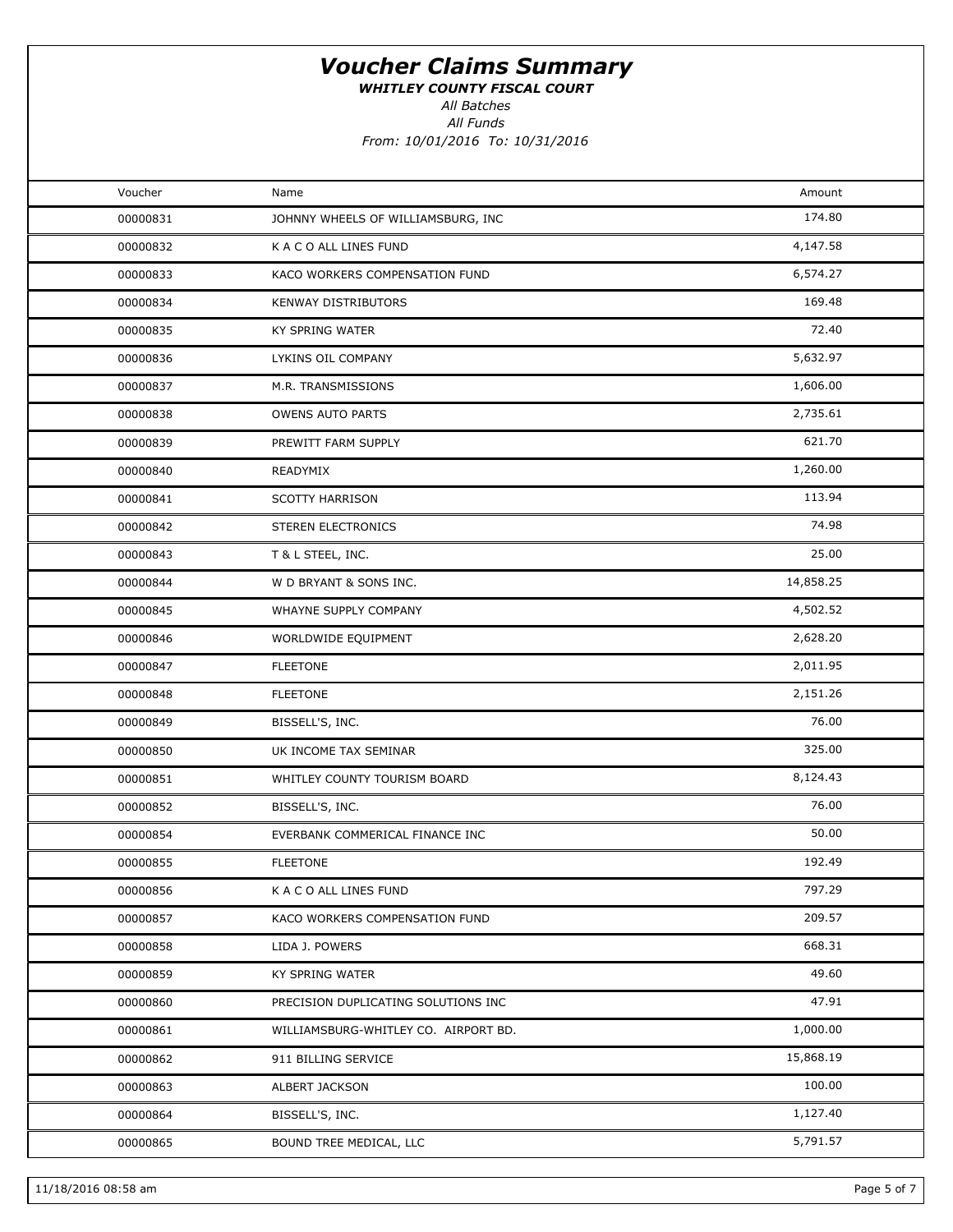WHITLEY COUNTY FISCAL COURT

All Batches

All Funds

| Voucher  | Name                                 | Amount    |  |
|----------|--------------------------------------|-----------|--|
| 00000866 | BRANDI KIDD                          | 364.17    |  |
| 00000867 | CANADA AUTO PARTS                    | 191.13    |  |
| 00000868 | CORBIN GARAGE DOORS                  | 3,824.00  |  |
| 00000869 | ENVIRONMENTAL WASTE SYSTEMS, LLC     | 280.00    |  |
| 00000870 | EVERBANK COMMERICAL FINANCE INC      | 50.00     |  |
| 00000871 | FIRST BANKCARD                       | 98.90     |  |
| 00000872 | FIRST RESPONSE OF THE BLUEGRASS      | 513.00    |  |
| 00000873 | <b>HOLSTON GASES</b>                 | 2,658.07  |  |
| 00000874 | HOMETOWN IGA #57                     | 234.57    |  |
| 00000875 | JOHNNY WHEELS OF WILLIAMSBURG, INC   | 2,043.83  |  |
| 00000876 | K A C O ALL LINES FUND               | 4,459.12  |  |
| 00000877 | KACO WORKERS COMPENSATION FUND       | 16,138.70 |  |
| 00000878 | KY SPRING WATER                      | 31.00     |  |
| 00000879 | LONDON RADIO SERVICE                 | 293.20    |  |
| 00000880 | LYKINS OIL COMPANY                   | 5,036.57  |  |
| 00000881 | MOORE MEDICAL                        | 2,788.36  |  |
| 00000882 | PRECISION DUPLICATING SOLUTIONS INC  | 63.81     |  |
| 00000883 | PREFERRED LAB SERVICE                | 500.00    |  |
| 00000884 | <b>QUILL CORPORATION</b>             | 131.98    |  |
| 00000885 | SHARA WITT                           | 69.39     |  |
| 00000886 | SHEREE REYNOLDS                      | 223.00    |  |
| 00000887 | SOUTH KY TRUCK SERVICE, LLC          | 1,085.71  |  |
| 00000888 | SOUTHEAST APPARATUS, LLC             | 4,126.94  |  |
| 00000889 | W D BRYANT & SONS INC.               | 29.34     |  |
| 00000890 | WILLIAMSBURG-WHITLEY CO. AIRPORT BD. | 800.00    |  |
| 00000891 | QUALITY CARE AUTO SERVICE            | 4,248.11  |  |
| 00000897 | 2016 KACO CONFERENCE                 | 1,500.00  |  |
| 00000898 | THE GAULT HOUSE                      | 1,735.00  |  |
| 00000899 | <b>TEKS WORK</b>                     | 100.00    |  |
| 00000900 | TIME WARNER CABLE                    | 249.99    |  |
| 00000901 | AT&T                                 | 2,399.28  |  |
| 00000902 | ANDREW CROLEY, CORONER               | 833.34    |  |
| 00000906 | COLAN HARRELL, SHERIFF               | 78,132.00 |  |
| 00000907 | WILLIAMSBURG-WHITLEY CO. AIRPORT BD. | 5,000.00  |  |
|          |                                      |           |  |